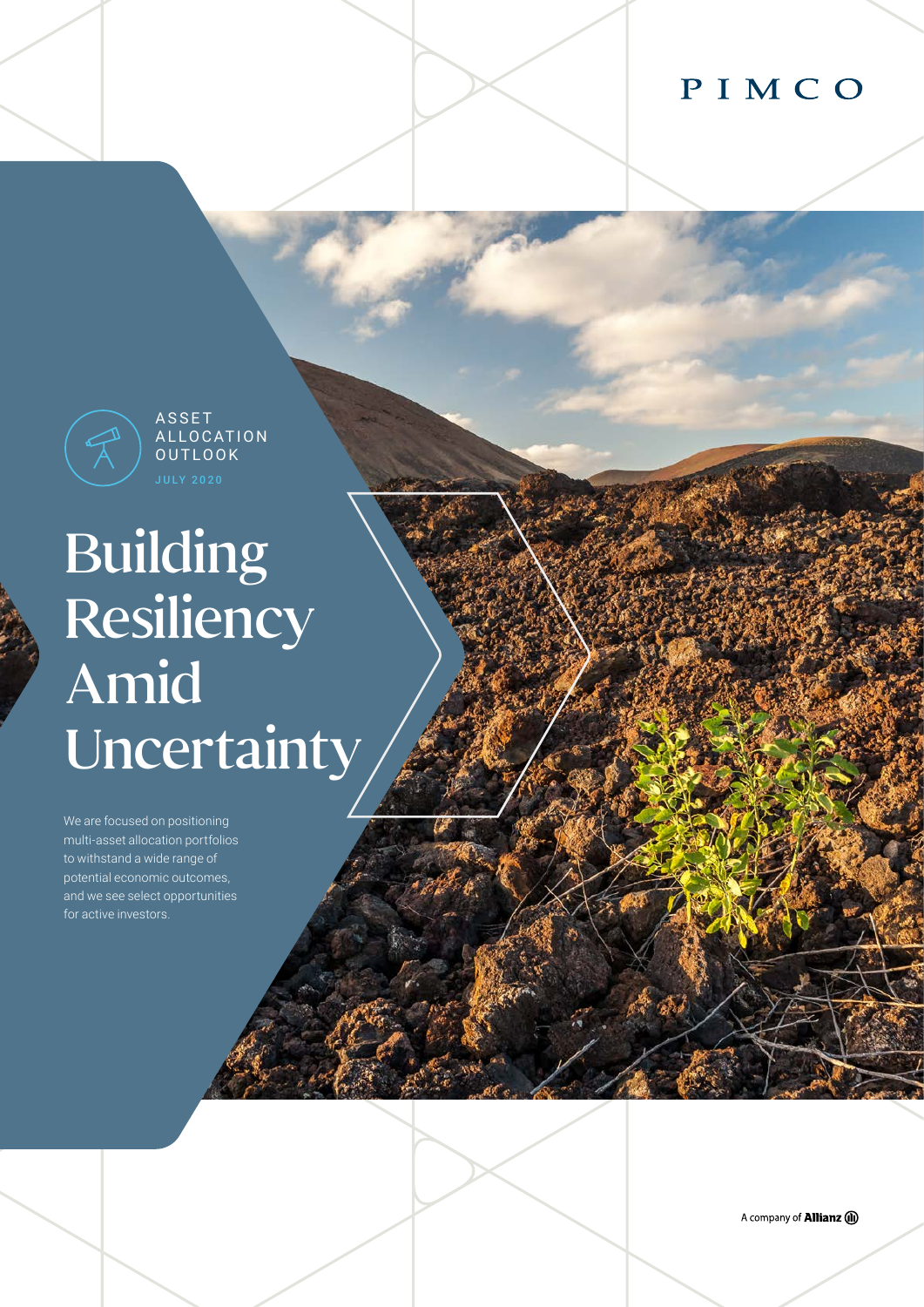#### AUTHORS



Erin Browne Portfolio Manager Asset Allocation



Geraldine Sundstrom Portfolio Manager Asset Allocation

- Our baseline economic forecast calls for a gradual but uneven healing of global activity. But we also see substantial risks, and we believe building resilient portfolios is key.
- The pace of the recovery will affect various regions, industries, and individual companies differently, and we believe active management remains critical to add value through sector selection and tactical asset allocation.
- Our analysis suggests that valuations of risk assets (equity and credit) are approximately fair, and we believe investors should maintain a moderate riskon stance while balancing caution with conviction.
- We favor companies that are positioned to deliver robust earnings despite a tepid macroeconomic environment. This approach emphasizes quality and growth in equity portfolios and "bend but not break" investments in credit markets.



After a decade of steady growth and rising asset prices, economies and financial markets were rocked by the COVID-19 pandemic. The global health crisis forced most governments to lock down their communities, halting economic activity almost overnight and causing financial markets to reprice lower at an unprecedented speed. Policymakers responded with extraordinary monetary and fiscal support measures, leading to an equally dramatic upside move in risk assets.

The challenge facing investors today is how to construct portfolios in an environment where asset prices appear disconnected from the real economy and the resolution of the health crisis is murky. Our analysis suggests that valuations of risk assets (equity and credit) are approximately fair, after adjusting for easy financial conditions and assuming a gradual economic recovery. Nonetheless, the distribution of potential economic scenarios

over the next 12 months is unusually wide. Will there be a V-shaped recovery as businesses reopen? Or will the emergence of a second wave of the virus further stall economic activity? These questions cannot be answered with certainty. Therefore, investors should consider building portfolios that can weather a range of future paths.

 $-$  66  $-$ Volatility and uncertainty often lead to great investment opportunities.

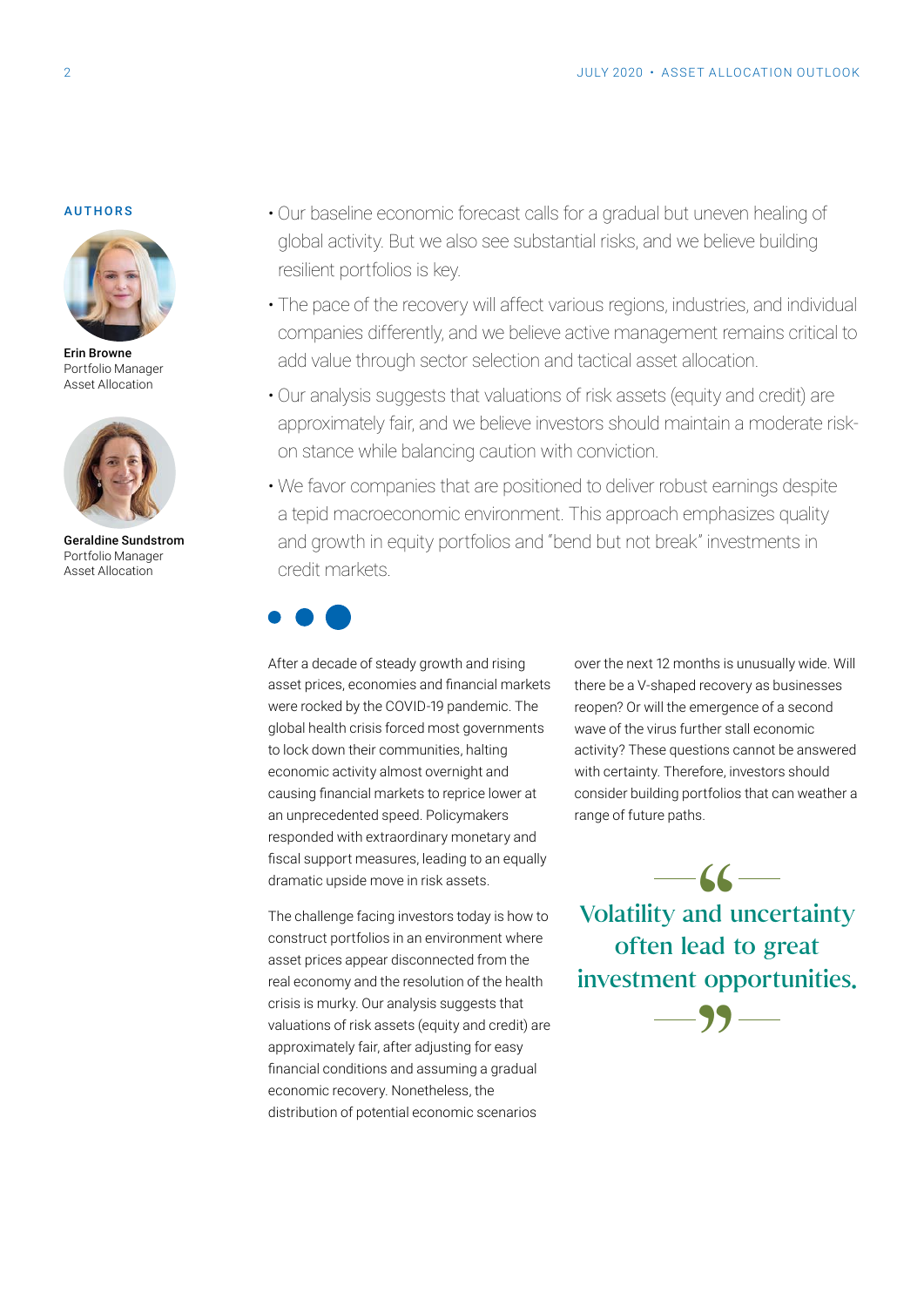PIMCO currently favors a modest risk-on posture within multiasset portfolios, emphasizing resiliency in equity and credit exposures. As always, robust portfolio diversification is critical, but achieving this requires a multi-faceted approach. Duration, real assets, and currencies all can play an important role. One silver lining is that volatility and uncertainty often lead to great investment opportunities. We believe portfolios that are thoughtfully constructed, well-diversified, and sufficiently nimble should be in the best position to navigate the months ahead.

#### **A BUMPY MACROECONOMIC OUTLOOK**

PIMCO's base case is that the economic recovery will be gradual and uneven, with many economies not returning to their pre-crisis GDP levels until 2022. Along with the base case, our outlook encompasses other potential paths, good and bad. Under the optimistic scenario, the rapid development of a medical treatment for the virus would enable economies to re-open and normalize more quickly than is currently anticipated. The pessimistic scenario involves a strong and widespread second wave of the virus that forces governments to renew social distancing policies. This could lead to a doubledip recession and result in permanent business closures and job losses. In aggregate, while our base case assumes a gradual improvement in economic data, the risks appear skewed to the downside. However, it seems fairly clear that policymakers are committed to further easing, even if betterthan-expected economic indicators prevail, creating a plausible upside scenario as well. Read more about [PIMCO's economic](https://blog.pimco.com/en/2020/06/the-long-climb)  [outlook](https://blog.pimco.com/en/2020/06/the-long-climb) in a recent blog post, "The Long Climb."

#### **CURRENT STATE OF RISK ASSET VALUATIONS**

It would be an understatement to say that we are going through unprecedented times both in our lives and as investors in financial markets. The pandemic unleashed the fastest bear market in history: At its lowest point, the MSCI All Country World Index hit −32.9% for the year, and it took only 40 calendar days for a −34.8% peak-to-trough correction. Global investment grade credit spreads (per the Bloomberg Barclays Global Aggregate Corporate Index average option-adjusted spread) also widened significantly, exceeding 400 basis points (bps) at the peak.

Yet the bounce has been equally impressive. The deepest and sharpest recession in modern history is being matched with the biggest synchronized monetary and fiscal efforts globally ever seen. (Specific to U.S. policy, learn more in our recent blog posts on the [Federal Reserve's actions](https://blog.pimco.com/en/2020/06/fed-shifting-focus-from-crisis-management-to-easy-financial-conditions) and on [U.S. fiscal relief.](https://blog.pimco.com/en/2020/05/six-key-questions-on-us-policy-and-the-economic-outlook)) Figure 1 shows one key monetary indicator  $-$  the dramatic rise in the size of central bank balance sheets across major economies.

#### Figure 1: Policy support has been unprecedented: composite balance sheets of Fed, ECB, BOJ, and PBOC (US\$ billions)



Source: Bloomberg as of 18 June 2020. Chart shows aggregated holdings of the Bank of Japan (BOJ), European Central Bank (ECB), U.S. Federal Reserve (Fed), and People's Bank of China (PBOC)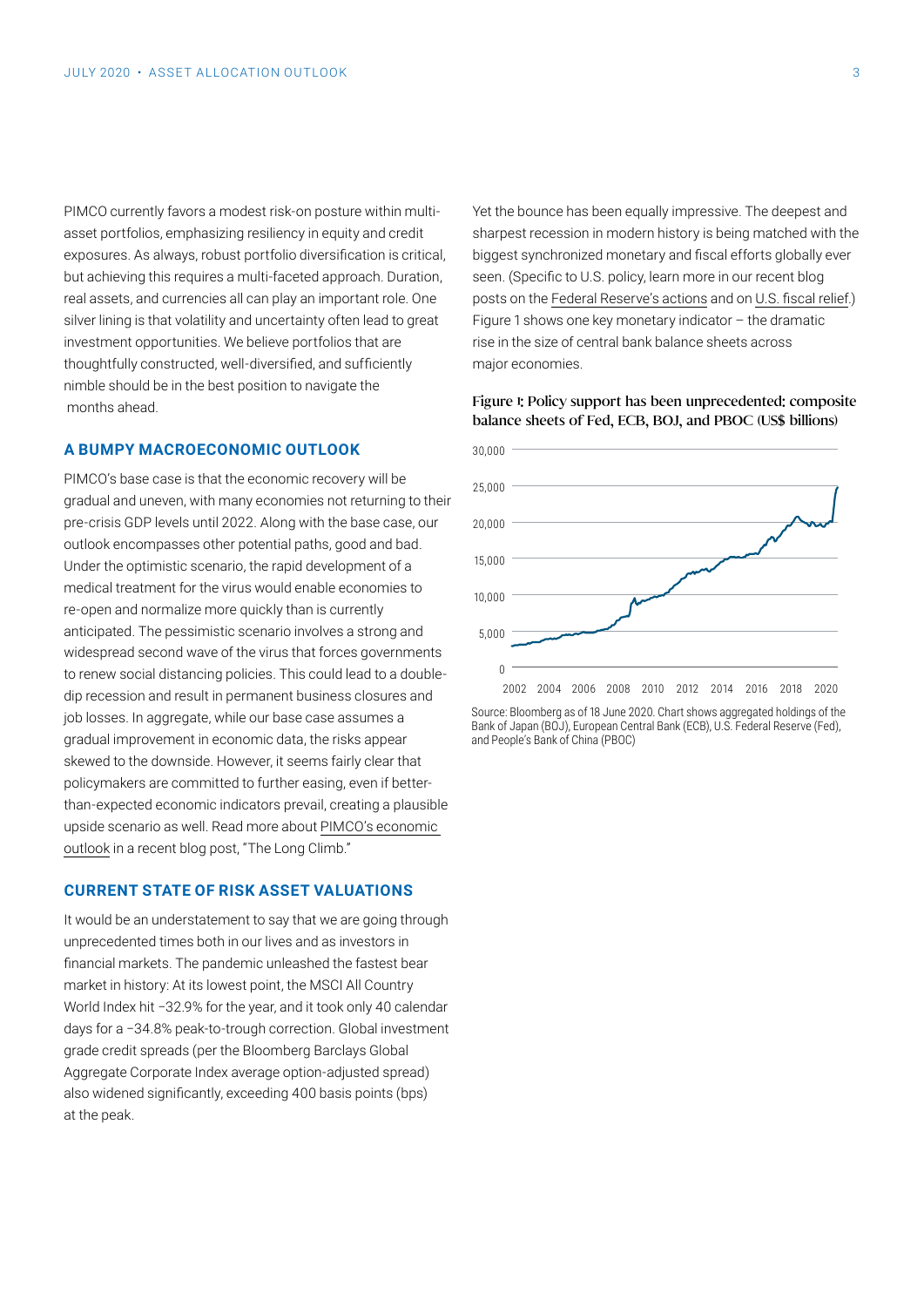These offsetting forces are now causing confusion on the fair value of risk assets. On one hand, in this poor fundamental environment of collapsing economic activity and rising unemployment, corporate earnings are due to fall precipitously, leverage is likely to increase significantly, dividends have been cut or suspended, and nonperforming loans on banks' balance sheets are likely to rise. On the other hand, policymakers have unleashed a huge fiscal and monetary response in an effort to provide market liquidity, lend support to companies, and provide benefit checks and assistance to households. Furthermore, numerous central banks around the world have acted not only as a lender of last resort, but also as a buyer of last resort, ensuring financial markets operate more smoothly.

Yet even though volatility in the financial system has decreased significantly since the lows in mid-March and the worst-case economic scenarios seem to have been averted, merely avoiding the worst is not the same as returning to an environment of growing profits and buoyant economic activity. Depending on which side of the optimistic-versus-pessimistic equation one assigns more importance, risk assets could be viewed as "rich" or "cheap." In this environment, approaches that rely solely on valuation anchors and comparisons with history to make this judgment are challenged (or rendered obsolete) because we are encountering unprecedented shocks, and the range of future outcomes remains extremely wide.

> $-66-$ —99— Equities valuations traded cheap for most of the last decade, but are now in the "fair" zone.

In such unprecedented times, instead of relying solely on longterm valuation anchors, it helps to utilize approaches that attempt to incorporate both sides of the argument. In Figure 2, we show the result of a simple regression analysis to gauge the current state of equity valuations in light of central bank actions and expectations of economic health. We use U.S. data for this exercise given longer available history to estimate whether the S&P 500's price/earnings (P/E) ratio is rich or cheap given the level of 10-year real yields (as a proxy for central bank action and overall policy support) and consumer sentiment (as a proxy for perceived economic health), also incorporating the rate of inflation.

In this analysis, equities valuations were observed to be cheap for most of the last decade, as low real yields and expansionlevel confidence stayed ahead of the rally, and had just hit "fair" in early 2020. Then the sharp sell-off in the first quarter of 2020 dragged equities to record-cheap levels as the market correction was greater than what would have been predicted by the loss of confidence alone. The subsequent rebound has been very strong considering that confidence remains depressed.

#### Figure 2: U.S. equity valuations are close to fair **P/E deviation vs. fair value level**



Source: PIMCO model as of 18 June 2020

Figure estimates whether the S&P 500's P/E ratio is rich or cheap given the level of 10-year real yields (as a proxy for central bank action and overall policy support) and consumer sentiment (as a proxy for perceived economic health), also incorporating the rate of inflation.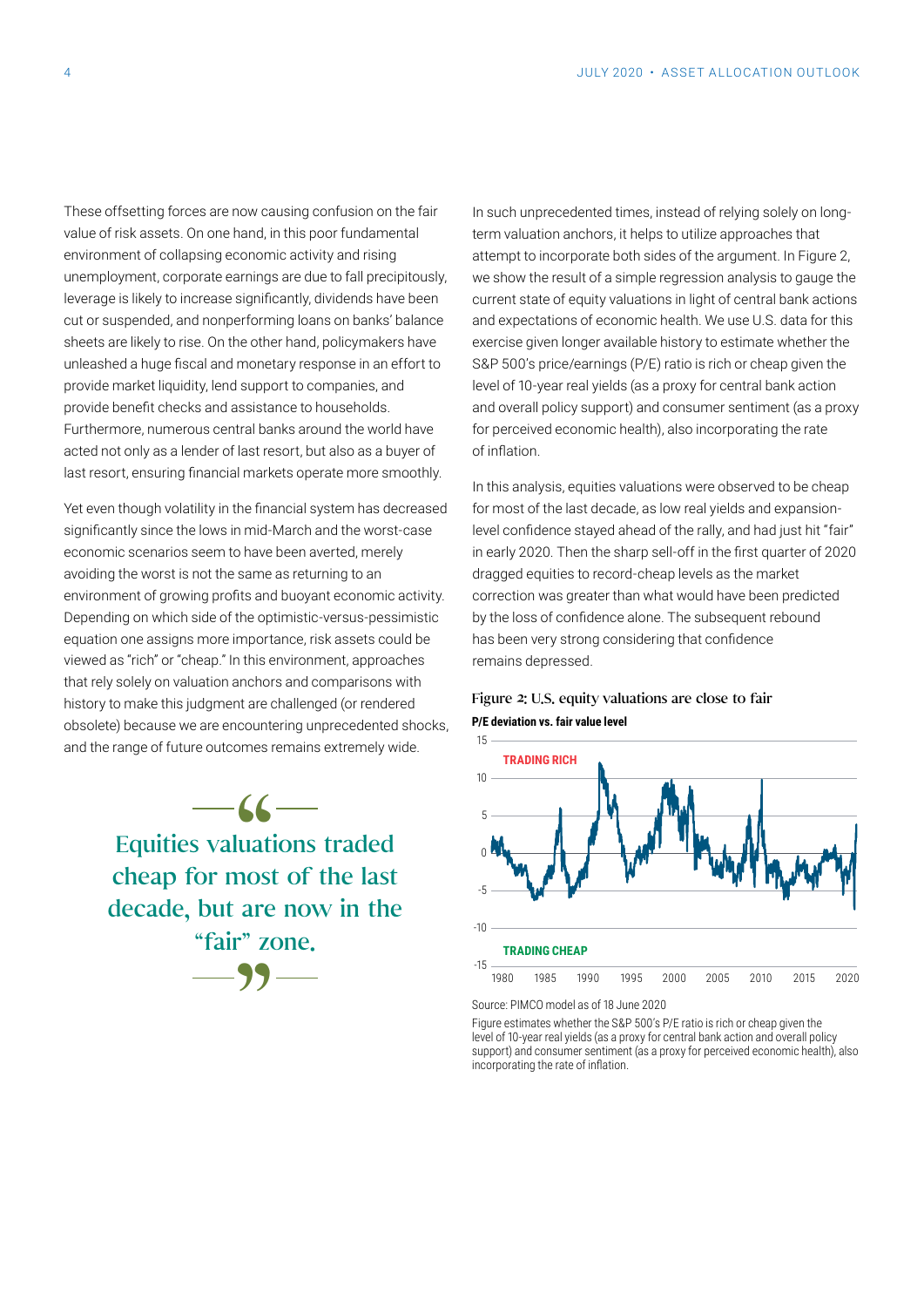According to this approach, equity valuations currently appear to be in the fair zone. The unexplained risk (or residuals) in the regression can be explained by a range of factors: effects of forward guidance not fully reflected in real yields due to the zero lower bound, stimulus programs affecting corporates but not passed through to consumers, and the market's view on potential future stimulus reducing the risk of a second-wave downturn, for instance. Applying a similar approach to investment grade (IG) and high yield (HY) credit spreads also leads to the same conclusion: that they are currently in roughly fair-valuation territory.

Overall, we believe the performance of procyclical assets over the next few months is likely to be highly influenced by forthcoming news flow. Neither the pandemic and its economic consequences, nor the policy response, is over yet, so one needs to continuously monitor these two offsetting forces. As such, our main takeaway is that in the current environment, we believe investors should maintain a moderate risk-on stance and emphasize relative value opportunities where dislocations remain, thus balancing caution with conviction. What we are quite certain about is that the next few quarters present a great backdrop for active management as sector-level dispersion is likely to remain extremely high. The nature and the pace of the recovery will create many winners and losers, and that should provide a plethora of opportunities to add value through sector selection and tactical asset allocation.

#### **GLOBAL EQUITIES: EMPHASIZE GROWTH AND QUALITY**

The unusually wide range of potential outcomes necessitates a nuanced approach across asset classes. We believe multiasset portfolios should be structured to ensure a healthy participation if an optimistic V-shaped recovery scenario were to be realized, while remaining resilient if the recovery is slow and the environment remains turbulent. In the current environment we prefer a growth and quality tilt within equities.

 $\frac{66}{2}$  hou Investors should consider structuring multi-asset portfolios to participate in upside scenarios, while remaining resilient in turbulent markets.

PIMCO's expectation is for weak global growth over the next 12 and **24** months, with significant downside risks associated with to 24 months, with significant downside risks associated with the current health crisis and rising economic protectionism. Yet an extended period of disinflationary growth doesn't have to be negative for asset prices, but should favor business models and companies with above-average levels of profitability. In contrast, cyclically oriented companies will likely be less resilient if the recovery proves to be slow. For these reasons, we are favoring companies that we believe can reliably generate attractive earnings growth across a range of economic environments, a cohort that has been steadily shrinking over the last few decades (see Figure 3).





Source: FactSet, PIMCO as of 31 May 2020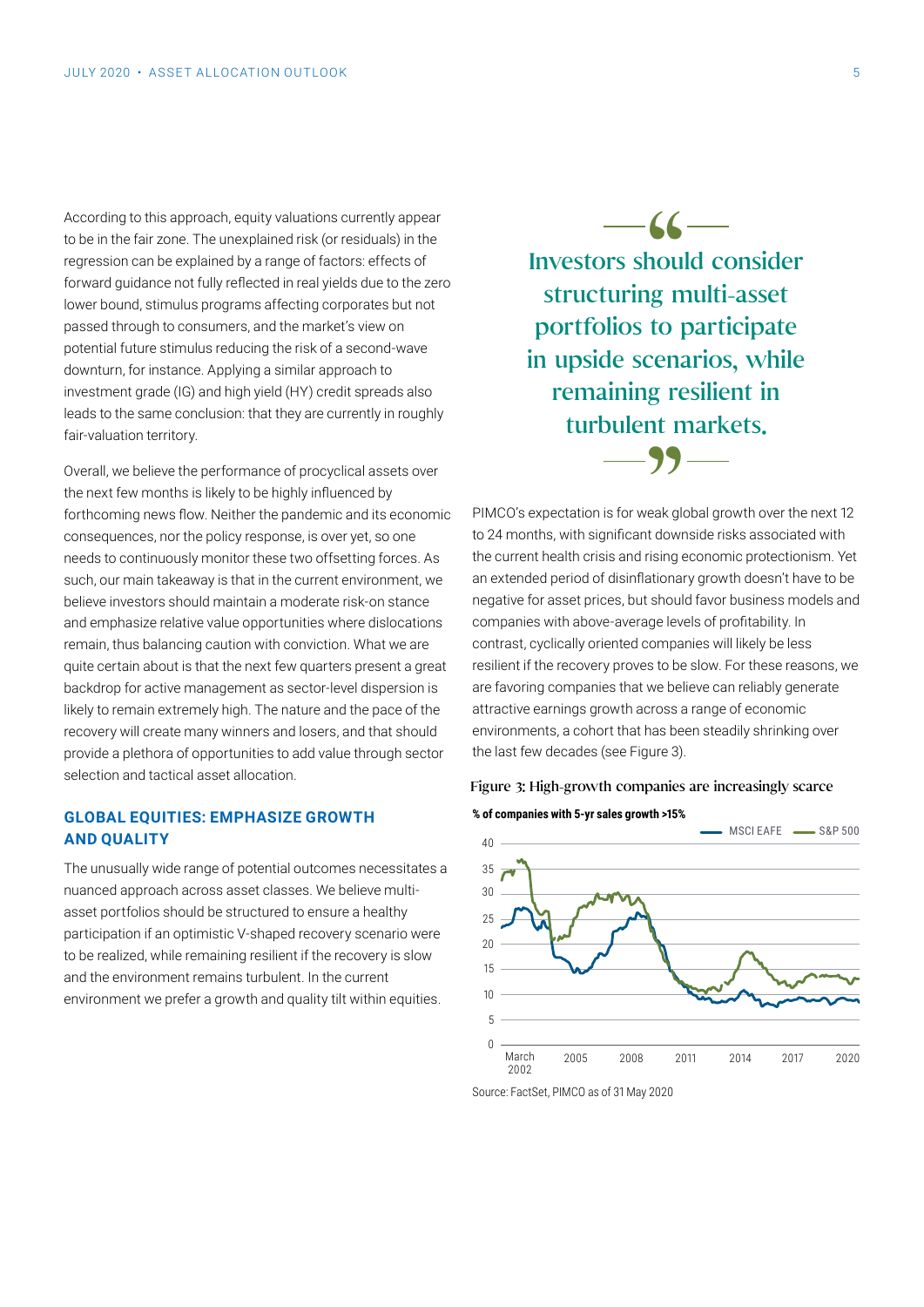In our framework, high quality growth favors the U.S. from a regional perspective given its stable profit growth profile and generally high ROE (return on equity) versus the rest of the world (see Figure 4). Despite cheaper valuations, equity regions outside the U.S. tend to have greater sensitivity to the growth cycle and may face stiffer challenges in the near term.

Across equity market regions, we are currently overweight U.S. equities given the higher share of high quality and growth companies. We are also overweight Japan, which has improving quality characteristics, attractive valuations, and cyclical exposure that is more tilted to sectors we favor. We are underweight emerging markets and European equities, as these regions are more cyclical and therefore less resilient to a downside scenario.

From a sector perspective, we favor technology and healthcare where innovation is occurring. We believe disrupters in these industries have the potential to deliver high earnings growth in an otherwise low-growth world. We are also emphasizing companies in other sectors that we believe demonstrate growth, high profitability, free cash flow generation, and balance sheet strength.

#### Figure 4: Quality and growth metrics for key equity regions and sectors

|                            | <b>Quality</b>       | Growth               |
|----------------------------|----------------------|----------------------|
|                            | <b>Higher Better</b> | <b>Higher Better</b> |
| <b>MSCIEM</b>              | 0.04                 | 0.32                 |
| MSCI Europe ex U.K.        | 0.16                 | 0.03                 |
| <b>MSCI Japan</b>          | 0.16                 | $-0.27$              |
| <b>MSCI United Kingdom</b> | 0.16                 | $-0.09$              |
| <b>MSCI United States</b>  | 0.67                 | 0.16                 |

|                               | <b>Quality</b>       | Growth               |
|-------------------------------|----------------------|----------------------|
| <b>MSCI AC World Sector</b>   | <b>Higher Better</b> | <b>Higher Better</b> |
| Information technology        | 0.9                  | 0.3                  |
| Consumer staples              | 0.8                  | 0.0                  |
| Healthcare                    | 0.7                  | 0.2                  |
| <b>Communication services</b> | 0.6                  | 0.4                  |
| <b>Materials</b>              | 0.5                  | 0.0                  |
| Consumer discretionary        | 0.4                  | 0.3                  |
| <b>Industrials</b>            | 0.3                  | $-0.1$               |
| Energy                        | 0.0                  | $-0.4$               |
| Real estate                   | $-0.3$               | 0.1                  |
| <b>Utilities</b>              | $-0.4$               | $-0.2$               |
| <b>Financials</b>             | $-0.9$               | 0.0                  |

Source: PIMCO calculations based on MSCI index data as of 18 June 2020 The values represent the z-score for each region relative to the global average. For example, 0.67 in column "Quality" and row "U.S." is read as "the U.S. quality score is +0.67 standard deviation higher than the MSCI AC World universe.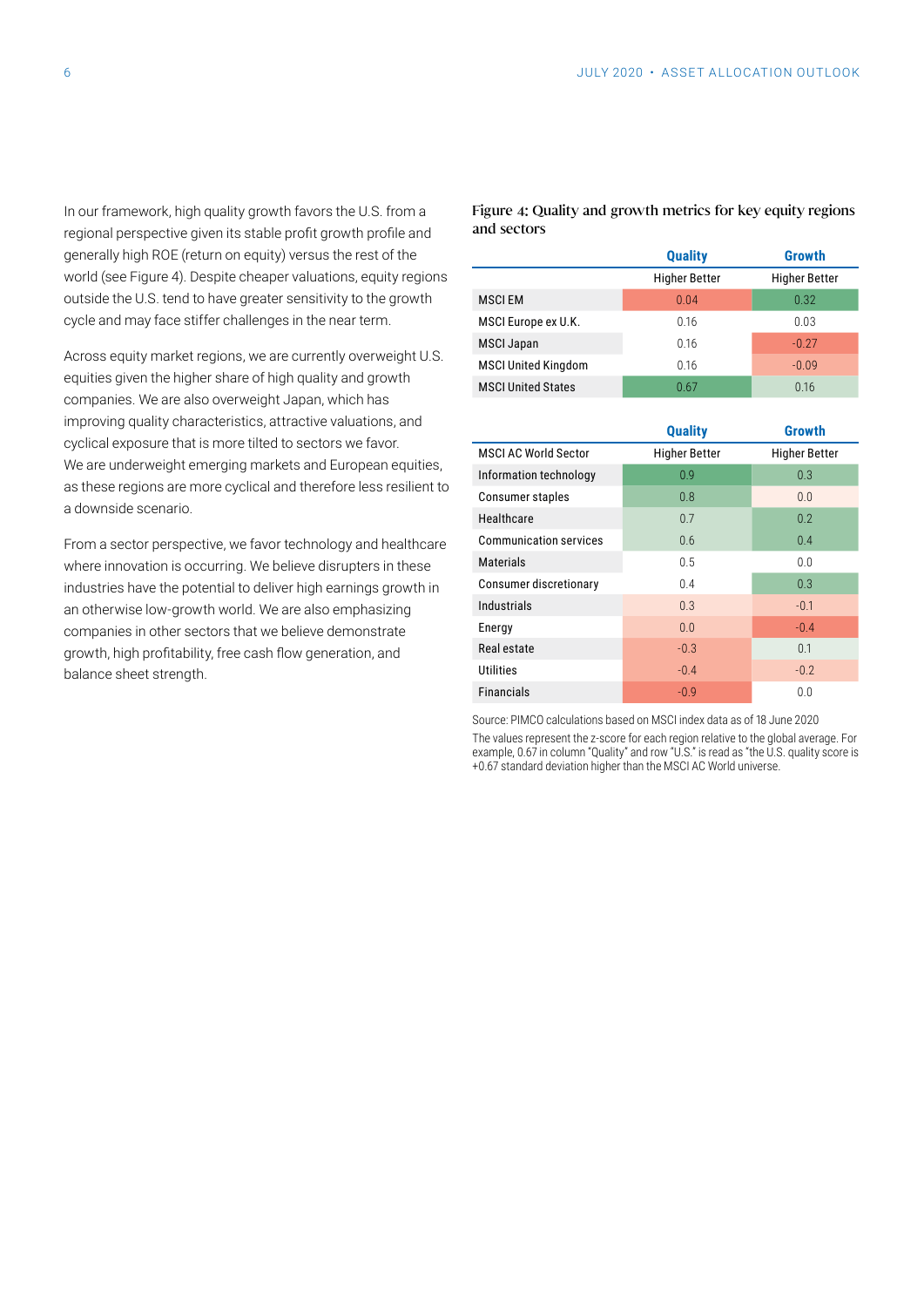# Asset class views for multi-asset portfolios

Below details how we are positioning multi-asset allocation portfolios in light of our global economic outlook.

#### **OVERALL RISK**



Our baseline view is that global economies will gradually recover over the next six to 12 months. We have a modest risk-on posture in multi-asset portfolios, but recognize the distribution of potential paths is wider than usual. We are emphasizing resiliency within procyclical exposures and seeking to access multiple sources of diversification across asset classes.







Despite the deterioration in fundamentals, equity valuations appear close to fair after adjusting for easier financial conditions. We favor a modest overweight to equities with a focus on high quality and growth characteristics within sector and country selection. Within countries, this favors the U.S. and Japan over Europe and emerging markets.



## **RATES**



High quality duration should continue to provide a defensive ballast in multi-asset portfolios, despite the recent rally in rates. Rates are likely to stay anchored for the foreseeable future given slow economic growth, weak near-term inflation, and central bank intervention. We hold a modest duration overweight and favor the U.S. and Australia within developed markets, as they have more room to fall in a risk-off event versus Europe and Japan.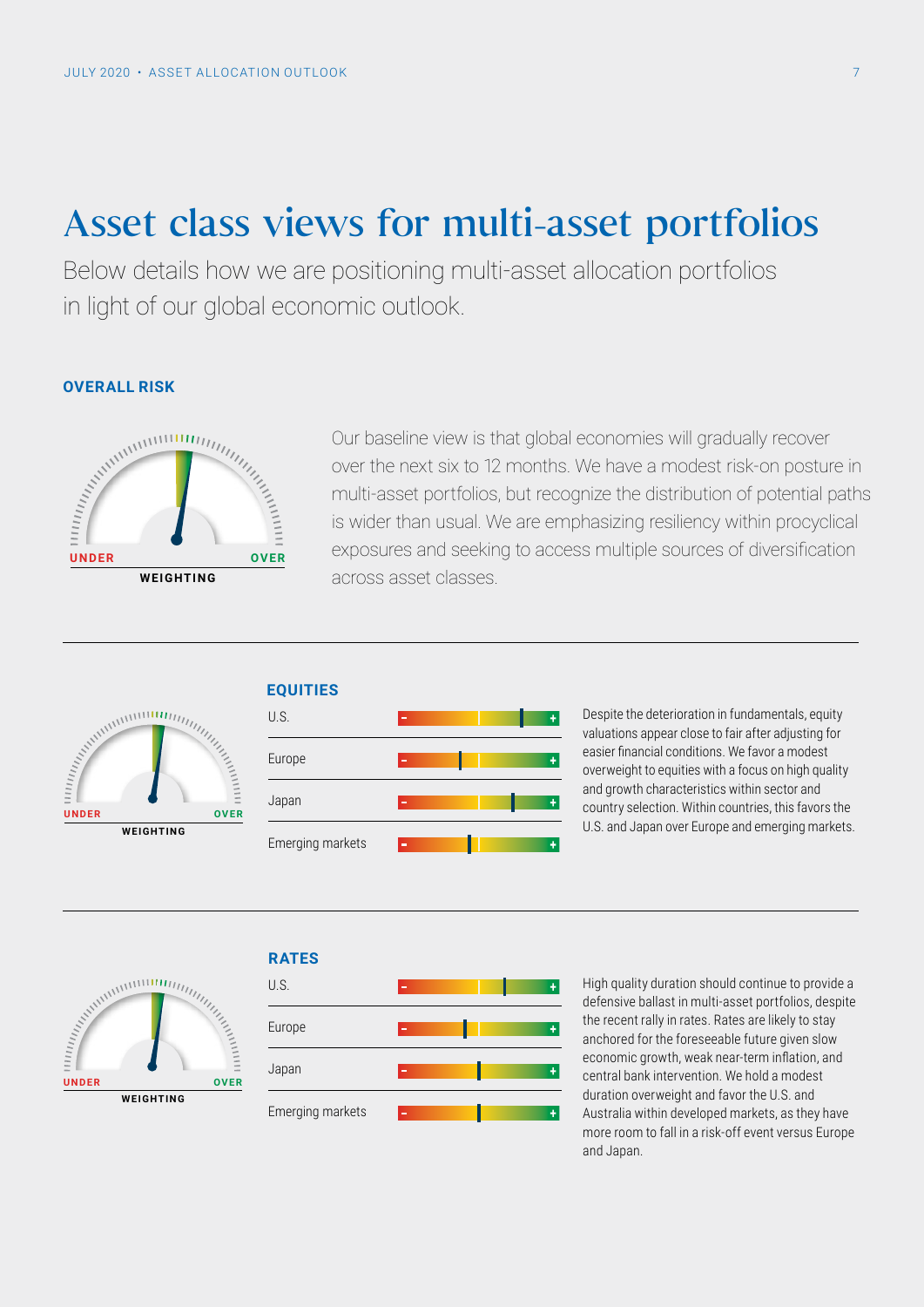#### **CREDIT**



| Securitized      | $\mathbf{r}$   |  |
|------------------|----------------|--|
| Investment grade | m.             |  |
| High yield       | $\blacksquare$ |  |
| Emerging markets | m.             |  |

While credit spreads have widened, there is heightened default risk in lower-quality segments of the corporate credit market. We are overweight credit, favoring high quality corporate issuers and mortgage-backed securities while remaining cautious on high yield corporates. Select opportunities in emerging market credit are attractive as well.



## Inflation-linked bonds **REAL ASSETS**



 $\overline{1}$ 

Inflation is likely to be subdued in the near term and markets have priced in low expectations. However, the significant increase in government debt could result in higher inflation over the long run. We have allocations to gold, real estate investment trusts (REITs), and U.S. Treasury Inflation-Protected Securities (TIPS) as hedges against an inflation surprise, but remain cautious on commodity-related assets.



### **CURRENCIES**



We are neutral with respect to the U.S. dollar (USD) given a strong rally year to date. We are currently overweight the Japanese yen (JPY) as a risk-off portfolio hedge. While emerging market currencies appear cheap, we remain cautious in the near term given downside risks posed by the global health crisis.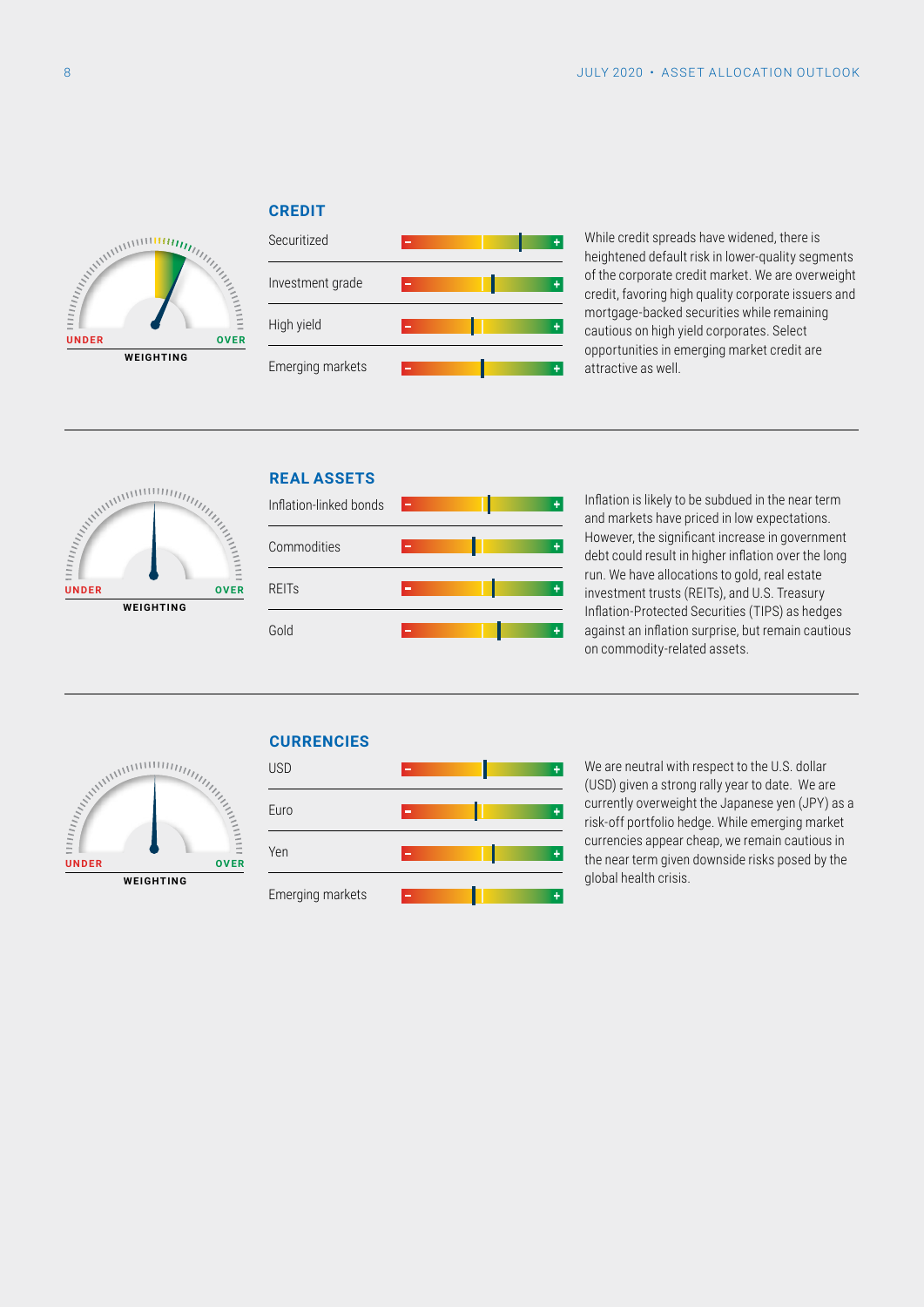#### **TRADITIONAL CREDIT: RELATIVE VALUE OPPORTUNITIES ABOUND**

Given the strong market rally across most corporate credit sectors, we are focusing on relative value opportunities and are reducing cyclical exposures on the margin. Owning broad index exposure is no longer as attractive as it was at the end of the first quarter, and credit allocations need to be built on a bondby-bond basis to achieve maximum portfolio resiliency.

 $-6 -99-$ We see compelling opportunities in industries that were hit hard by the crisis but possess strong balance sheets.

We currently prefer high quality investment grade corporates that we think may provide attractive risk-adjusted returns across a range of recovery scenarios. We also see opportunities in select senior financials and bank capital, as well as noncyclical BB rated high yield credits.

In other credit sectors, we are overweight agency mortgagebacked securities (MBS). Agency pass-through securities appear to be trading at attractive valuations and stand to benefit from ongoing policy support. They also provide an opportunity to go up in credit quality while offering similar yield and better liquidity.

Last, we favor European peripherals given their current spreads and because we expect the policy support to continue.

Overall, we are cautious about exposure to highly levered entities in the current environment. PIMCO leverages its size and scale in an effort to negotiate generous terms from debt issuers. We are also working closely with issuers to structure deals such that our investors may benefit from a new issue premium while seeking to build in protections even if this challenged environment lingers for longer than expected.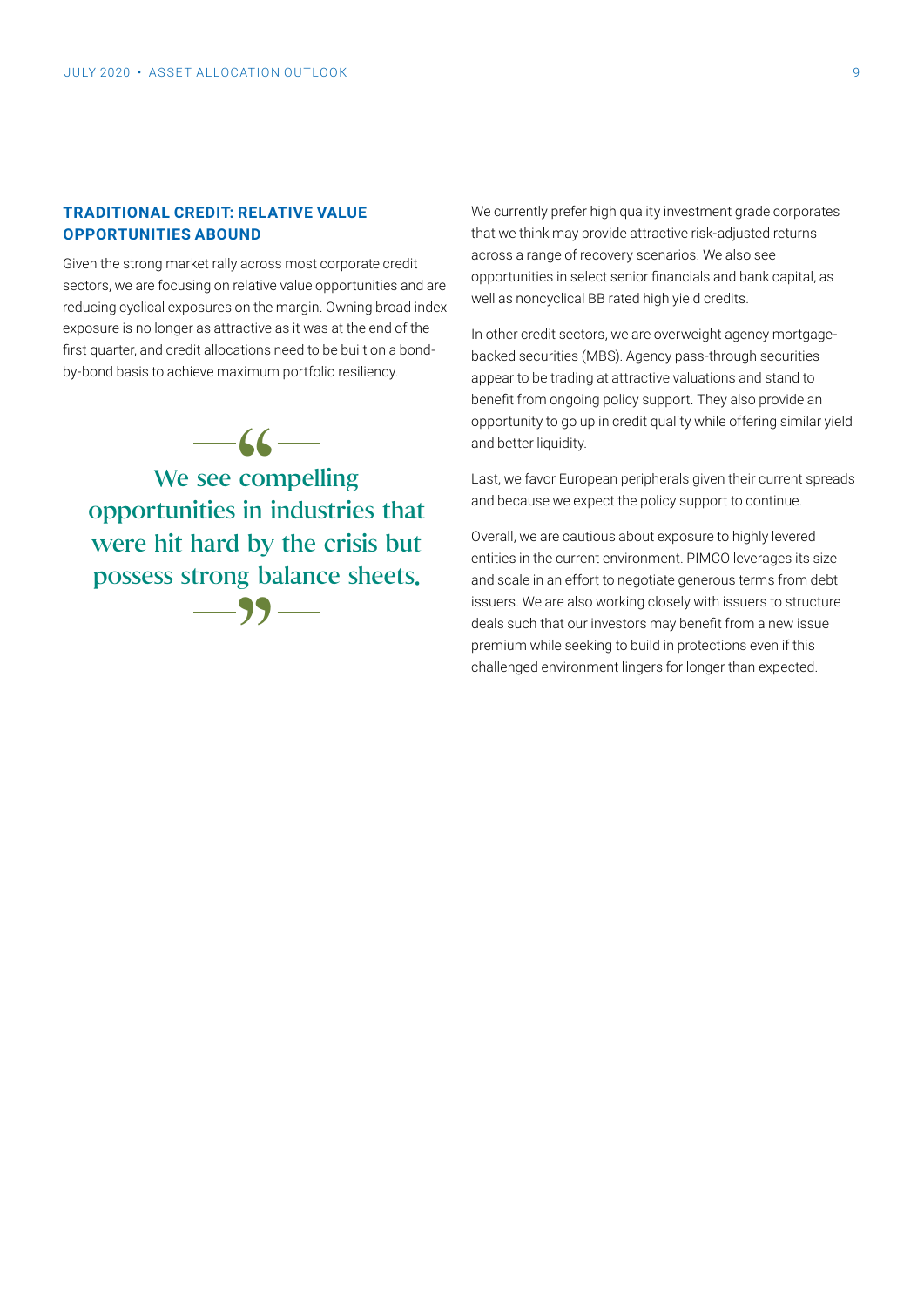#### **VALUE FACTOR: A CAPITAL STRUCTURE PERSPECTIVE**

A prominent debate among market participants today is about "growth" versus "value." This topic has attracted increased attention as valuations assigned to "cheap" and "rich" stocks have reached historically wide levels. While the common refrain centers on equities, we believe a holistic approach is important: Multi-asset investors should ask whether to take value factor exposure through equities, or higher up in the capital structure through credit.

Typical features of value companies include a growth challenge, low margin structure, capital-intensive business models, or risk of being disrupted – all characteristics that create headwinds for equity performance. In contrast, return on credit is driven by solvency rather than growth. Corporate credit therefore may continue to perform well in a weak growth environment, especially with additional buffers provided by central bank support.

In order to determine where to assume a value orientation – in equities or in credit – a relevant analysis is to look at the performance across the capital structure of value companies.

#### Figure 5: U.S. value company universe: historical performance of debt and equity

#### **Returns on the debt and equity of U.S. value companies**

|           | Debt   |       |           | Equity  |       |           |
|-----------|--------|-------|-----------|---------|-------|-----------|
|           | Return | Risk  | Ret./Risk | Return  | Risk  | Ret./Risk |
| 1-yr      | 6.4%   | 10.1% | 0.64      | $-6.0%$ | 32.9% | $-0.18$   |
| $3-yr$    | 4.4%   | 6.4%  | 0.69      | 0.6%    | 23.0% | 0.03      |
| $5 - yr$  | 4.2%   | 5.4%  | 0.79      | 3.0%    | 199%  | 0.15      |
| $10 - yr$ | 5.0%   | 3.2%  | 1.56      | 11 1%   | 147%  | 0.76      |

Source: PIMCO analysis based on monthly returns through 31 May 2020 In this analysis we took the S&P 500 as the universe and selected those companies that also have debt outstanding, yielding approximately 300 names. Then we ranked this narrowed universe on a composite value metric consisting of anchors that included price/earnings, price/book, and free cash flow/enterprise value and imposed a constraint of sector neutrality, which resulted in the top quintile (about 60 companies) of this universe.

We started with the S&P 500 as the universe and selected those companies that also have debt outstanding, yielding approximately 300 names. Then we ranked this narrowed universe on a composite value metric consisting of anchors that included price/earnings, price/book, and free cash flow/ enterprise value and imposed a constraint of sector neutrality. Figure 5 shows the performance of the equity and debt of the top quintile (about 60 companies) of this universe.

Over the last 10 years, which was a period of sluggish growth, the credit of these value companies on average has handily outperformed the equity on a risk-adjusted basis. As the next two years are likely to be a period of uneven and sluggish growth, we believe this dynamic may persist.

Of course, investors should not blindly purchase the debt of value companies, as companies with weak growth and weak balance sheets carry much higher risk of default. However, detailed industry and company analysis can help distinguish the challenged from the hopeless.

#### Figure 6: U.S. value company universe: current characteristics

#### **Value companies**

|                   | Average | Median  | <b>S&amp;P 500</b> | Bloomberg<br><b>Barclays USIG</b> |
|-------------------|---------|---------|--------------------|-----------------------------------|
| P/E               | 8.0     | 9.3     | 19.6               | 12.2                              |
| NTM EV/EBITDA     | 9.7     | 9.6     | 15.5               | 13.8                              |
| 3y sales growth   | $-2.6%$ | $-3.5%$ | 6.2%               | 2.5%                              |
| 3y EBITDA growth  | $-1.3%$ | $-1.8%$ | 8.3%               | 5.6%                              |
| Return on assets  | 4.3     | 3.4     | 9.1                | 4.7                               |
| 3y beta           | 1.4     | 1.3     | 1.0                | 1.1                               |
| Net debt/EV       | 30%     | 31%     | 8%                 | 24%                               |
| 0AS               | 268     | 221     | 107                | 141                               |
| Yield to maturity | 3.4     | 2.8     | 1.7                | 2.1                               |
| Rating            | BBB-    | BBB-    | $AA-$              | А-                                |

Source: PIMCO, Bloomberg, FactSet as of 18 June 2020

Note: fundamental data in this table is based only on portion of the Barclays Investment Grade Credit Index with U.S. publically traded equity (66% of index). The index includes many non-U.S. companies that issue U.S. debt.

S&P 500 and U.S. investment grade credit fundamental metrics represent weighted averages.

Value companies based on the universe detailed in Figure 5.

P/E is based on 3-year average NTM EPS (next 12 months earnings per share). 3-year growth is based on 2019–2022, which helps to mitigate the impact of 2020 volatility.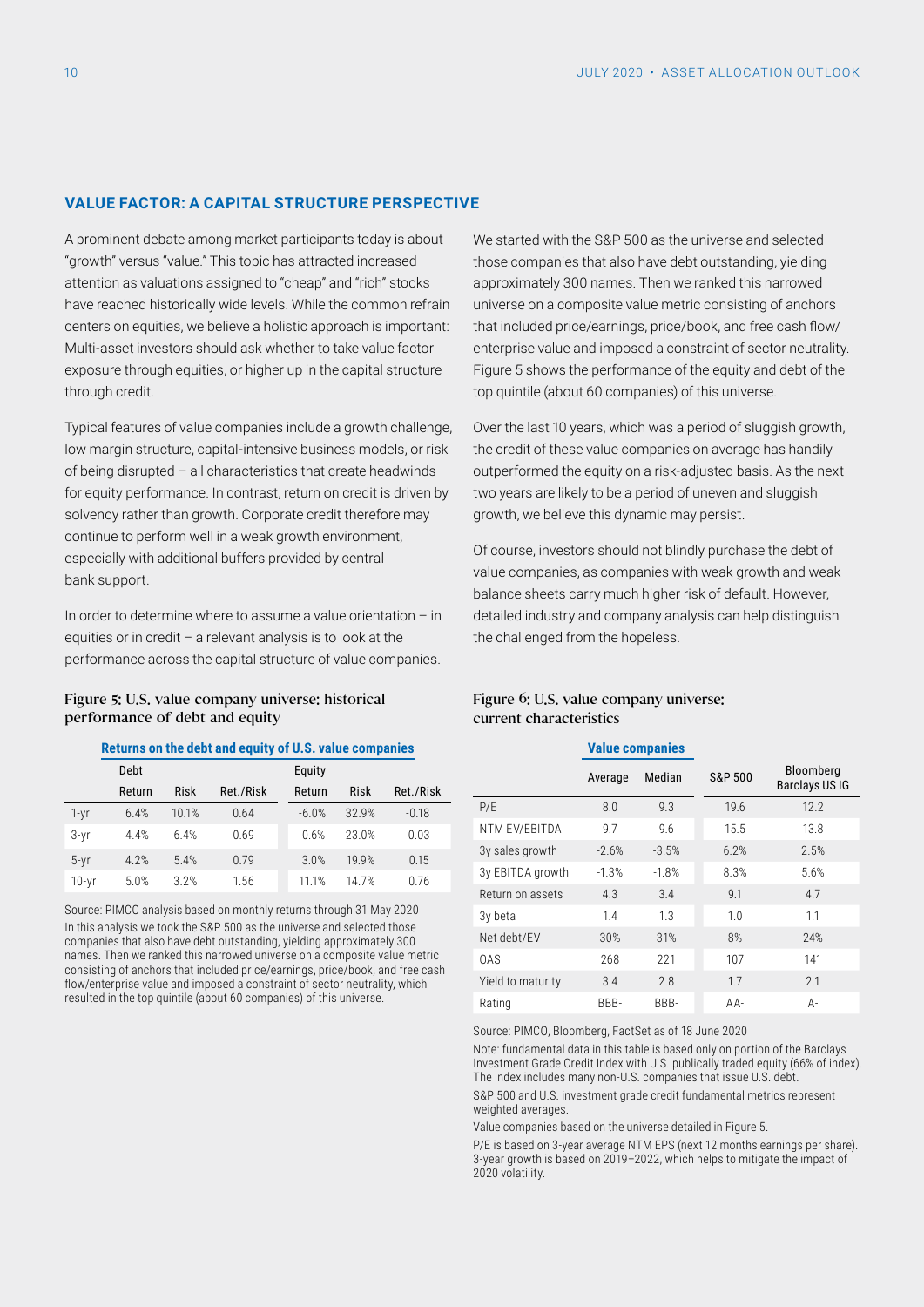#### **ATTRACTIVE OPPORTUNITIES IN NONTRADITIONAL CREDIT**

Moving beyond the equity and debt of public corporations, dislocations in other parts of the credit markets have created attractive risk/reward opportunities. Similar themes apply; we are focusing on investments that we believe can weather a range of economic outcomes rather than narrowly reaching for yield.

We continue to find value in structured credit markets, particularly AAA rated senior securities backed by a diversified pool of assets; examples include commercial MBS, residential MBS, and collateralized loan obligations (CLOs). Legacy nonagency MBS remain attractive from a valuation perspective. U.S. housing fundamentals entered the COVID-19 crisis with positive momentum. Healthy household balance sheet leverage, good affordability, no excess inventory, and positive home price trends are all supportive. The government response is focused on maintaining stability in the housing sector through foreclosure moratoria, payment forbearance, and other stimulus in an effort to prevent default; indeed, high-frequency data show a recovery in activity and stability in prices.

Within emerging markets (EM), we are emphasizing external debt over asset classes that tend to be highly growth-sensitive, such as EM equities, currencies, and local debt. Many EM countries share features of typical value stocks, such as challenged growth models and weak balance sheets. However, hard currency sovereign bonds issued by countries with stronger balance sheets look attractive.

#### **THE NEXT WAVE: PRIVATE DEBT OPPORTUNITIES**

Private markets move more slowly than public markets, taking longer for signs of stress to appear. We are starting to see compelling opportunities in certain segments, like CMBS and private loans. We expect further repricing to occur in private debt markets over the next 12 months, reflecting weaker economic conditions and less competition from lenders. Additionally, companies previously able to access traditional sources of financing may be forced to turn to private capital sources. Over the next few years, a wave of bankruptcies may occur in parts of the commercial real estate and corporate markets as highly leveraged borrowers succumb to the challenges posed by new economic realities.

> 66<br>
> ppo<br>
> ppo<br>
> ts l  $-99-$ We see opportunities in segments like CMBS and private loans.

For patient investors with capital to deploy, there should be opportunities to capitalize on dislocations and structure new deals on attractive terms. Markets are also placing a higher price on liquidity, which means that compensation for reduced liquidity has increased.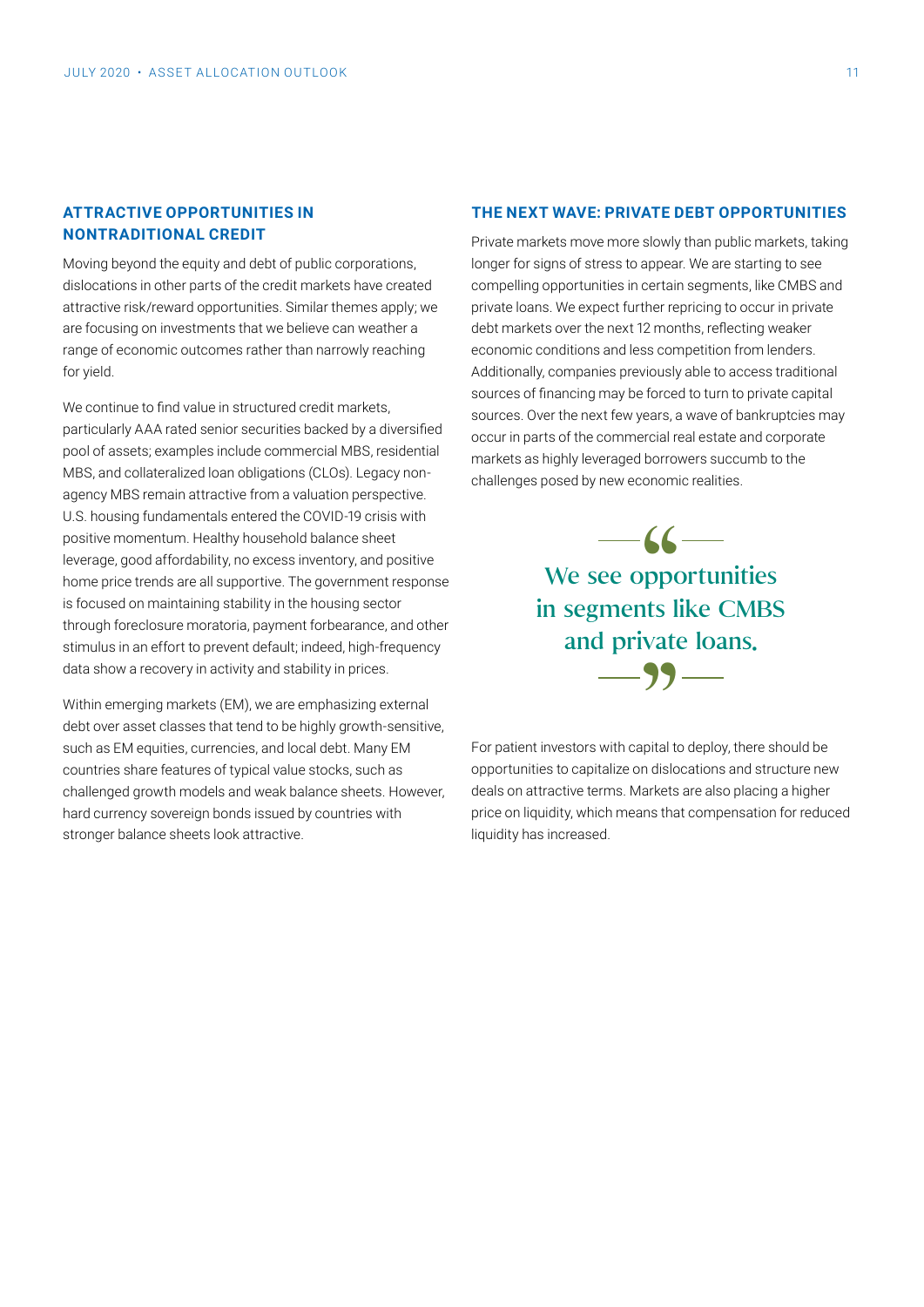

#### Figure 7: Credit spreads in public and private markets are at multi-year highs

Source: PIMCO, Bloomberg Barclays, Bank of America, and J.P. Morgan as of 31 May 2020

Historic spread percentiles are calculated using monthly observed OAS on reference securities or indices from 31 Jan 2011 until the as of date on this chart. U.S. HY is the BofA High Yield Index; Bank Loans are represented by the JPMorgan Leveraged Loan Index incepted; Non-Agency RMBS are represented by an Option ARM reference security; BBB Corporates is the Bloomberg Barclays BBB Corporate Index, EM External is the JPMorgan Emerging Market Bond Index; AA CLOs are represented by the JPMorgan CLOIE Index; CMBS 10-yr AAAs are represented by an On The Run Conduit CMBS AAA-rated reference security with spreads tracked since February 2011; Prime Auto ABS: JPMorgan.

For these reasons, we believe opportunistic strategies will play an increasingly important role in many investor portfolios in the coming years, as they seek to achieve their long-run return objectives.

#### **RECALIBRATING PORTFOLIO DIVERSIFICATION**

Similar to the procyclical portion of a multi-asset portfolio, the risk mitigation component calls for a nuanced approach in the current environment. Instead of relying on duration as the sole anchor to windward, we believe investors need to employ a much broader toolkit consisting of diversifying assets with explicit or implicit government support, risk-off currencies, and alternative assets and strategies.

The core issue facing investors is the paucity of low-risk, perceived "safe" assets with an acceptable level of yield. The policy action and risk aversion in response to COVID-19 has forced developed market sovereign bond yields to even lower levels (see Figure 8).

#### Figure 8: 10-year government bond yields: Today vs. beginning of 2020



Source: Bloomberg as of 18 June 2020.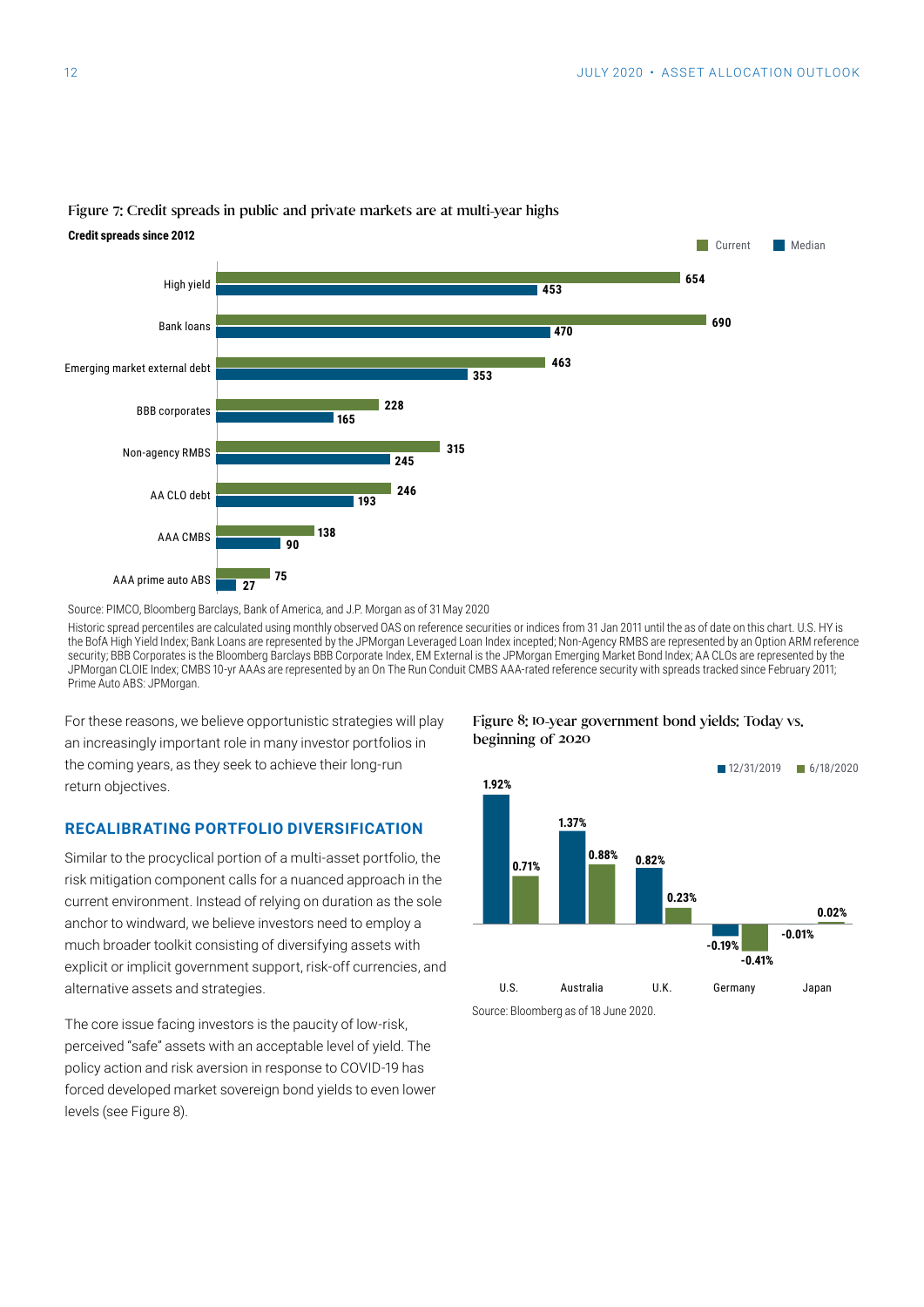Despite the yield backdrop, we believe interest rate duration plays an important role in multi-asset portfolios; many investors experienced the benefit of high quality duration this year amid the sell-off. However, we believe a targeted approach to sourcing duration that focuses on specific regions and parts of the yield curve is needed to maximize return and diversification potential. While term premia are low across the board, we favor the U.S. and Australia given higher yield levels and therefore more room to fall in a flight-to-quality event. We prefer sourcing duration around the 10-year point of the curve in these countries, as most central banks are at the lower bound and curves are flat out to the five-year point. Should a fasterthan-expected economic recovery occur, the 30-year point will tend to suffer disproportionately as curves steepen.

Some investors are rightfully concerned whether the stockbond correlation will remain negative, but as we highlighted in a November 2018 *Research* paper, "[Does the Stock-Bond](https://global.pimco.com/en-gbl/insights/viewpoints/does-the-stock-bond-correlation-really-matter)  [Correlation Really Matter?"](https://global.pimco.com/en-gbl/insights/viewpoints/does-the-stock-bond-correlation-really-matter) U.S. Treasuries have historically provided a positive nominal return in every single U.S. recession over the past five decades regardless of the sign of their correlation with equities. We think this relationship will continue to hold, although the level of convexity and return potential of duration is limited by the low level of yields.

We believe a well-diversified and targeted duration position should be complemented with other risk-mitigating assets. The opportunity set can consist of risk-off currencies such as the Japanese yen and Swiss franc, high quality assets receiving policy support such as agency MBS and AA/AAA rated IG corporates, as well as diversifying alternative strategies.

Investors can also consider allocations to gold, which tends to be a resilient asset and has delivered diversification in many past recessions and periods of high macro uncertainty. We note that a majority of movement in gold prices can be explained by movement in real yields. When real yields rise, gold prices tend to fall to maintain its demand relative to other investment opportunities, and when real yields fall, gold prices

tend to rise. Investors should be aware of this relationship because it has important implications for the role gold can play in their portfolios. Based on our valuation model of gold and real yields (see Figure 9), we believe gold is currently slightly cheap versus real yields.





Source: PIMCO as of 18 June 2020

While the approach we outline above of "diversify your diversifiers" is necessary, it may not be sufficient. Every effort should be made to ensure that the offensive portion of the portfolio on its own is highly diversified and robust across a range of recovery scenarios, as we highlighted in the previous section. The ability to be tactical in response to evolving macro and health conditions is going to be critical in managing downside risk and underscores the importance of ensuring that a portfolio is carefully managing its liquidity profile and is compensated for less liquid exposures.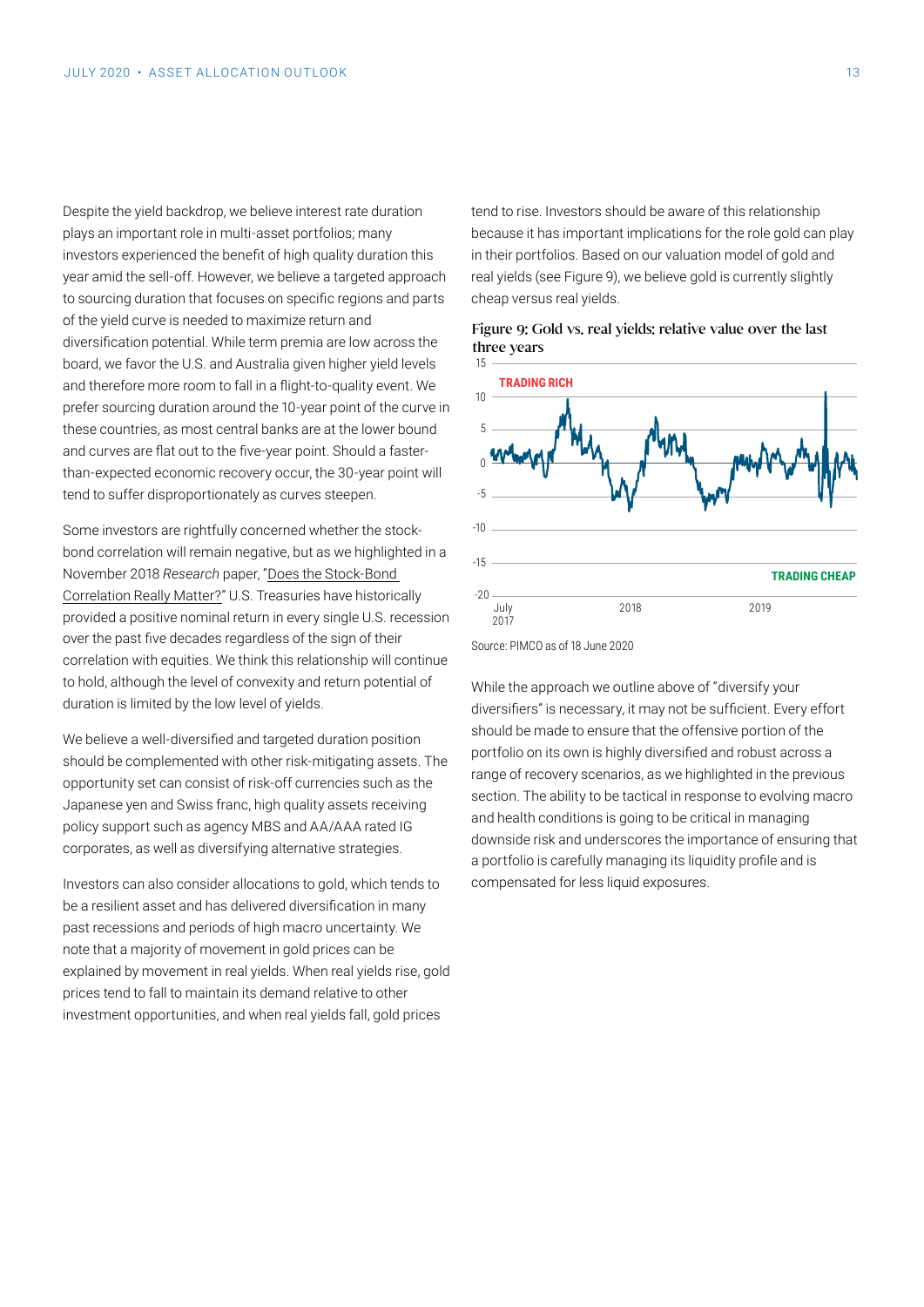#### **CONCLUSION**

While PIMCO's baseline economic forecast calls for a gradual healing of global activity through the second half of 2020 and into 2021, the range of potential outcomes is wide and uncertainty is high. In such an environment, building resiliency in portfolios is key, with a focus on hedging the downside risk while also maintaining positive upside convexity.

We believe equities and corporate credit are fairly valued when adjusting for real interest rates, economic resilience, and the level of inflation. As such, we favor a moderate risk-on stance in multi-asset portfolios with a focus on companies with strong secular or thematic growth drivers that are positioned to deliver robust earnings in a tepid macro environment. This approach favors quality and growth over cyclical risk in equity portfolios, and favors "bend but not break" investments in credit markets.

In an environment where risks remain skewed to the downside, we believe portfolio diversifiers remain crucial to helping insulate investors from adverse scenarios. High quality, "safe haven" assets like duration continue to play an important role in portfolio construction, despite record low yields. However, we suggest investors employ a much broader toolkit consisting of diversifying assets with explicit or implicit government support, risk-off currencies, as well as alternative assets and strategies. Portfolios that are thoughtfully constructed, well-diversified, and sufficiently nimble will likely be in the best position to navigate the months ahead.

*The authors would like to thank Bill Smith, Emmanuel Sharef, Brendon Shvetz, Ashish Tiwari, Jason Odom, and Dan Phillipson for their contributions to this paper.*